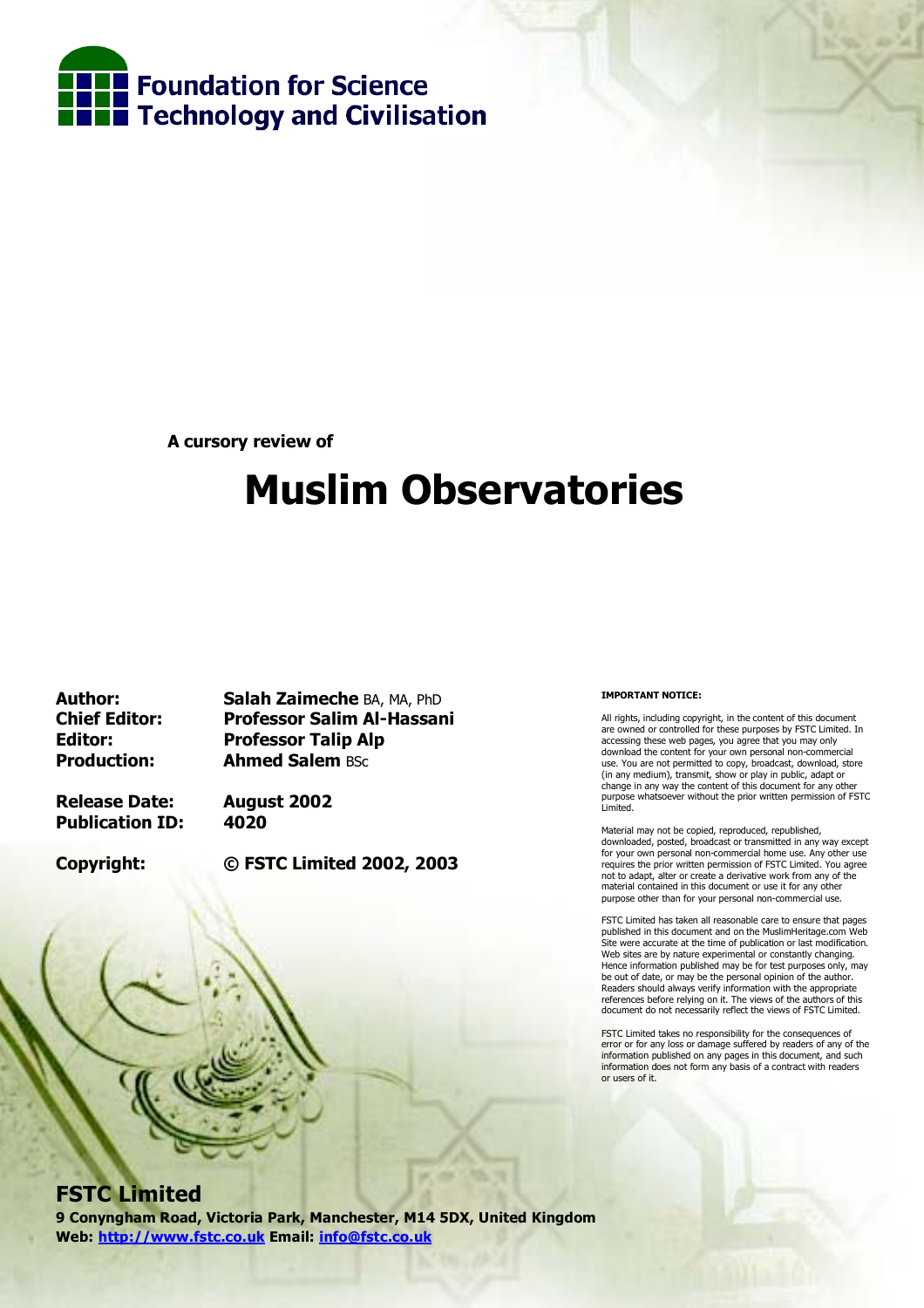## **A CURSORY REVIEW OF MUSLIM OBSERVATORIES**

Most eminent Muslim astronomers include Al-Battani, al-Sufi, al-Biruni, and Ibn Yunus. Al-Battani (d 929) known to the Latins as Albategni or Albatenius was the author of the Sabian tables (al-Zij al-Sabi), a work which had great impact on his successors, Muslim and Christian, in equal measure.<sup>1</sup> His improved tables of the sun and the moon comprise his discovery that the direction of the sun's eccentric as recorded by Ptolemy was changing. This, in modern astronomy, means the earth moving in varying ellipse.<sup>2</sup> He also worked on the timing of the new moons, the length of the solar and sideral year, the prediction of eclipses, and the phenomenon of parallax, carrying us `to the verge of relativity and the space age,' Wickens asserts. $^3$ 

Al-Battani also popularised, if not discovered, the first notions of trigonometrical ratios as we use them today.<sup>4</sup> During the same period, Yahya Ibn Abi Mansour had completely revised the Zij of Almagest after meticulous observations and tests producing the famous Al-Zij al Mumtahan (the validated Zij). For details on his work see the proceedings of the 23<sup>rd</sup> Annual Conference on the History of Arabic Science 23<sup>rd</sup>-25<sup>th</sup> October 2001, Aleppo, Syria.

Belonging to the same era, Abd-al Rahman al-Sufi (903-986) made several observations on the obliquity of the ecliptic and the motion of the sun (or the length of the solar year.)<sup>5</sup> He became renowned for his observations and descriptions of the stars, their positions, their magnitudes (brightness) and their colour, setting out his results constellation by constellation, for each constellation, providing two drawings, one from the outside of a celestial globe, and the other from the inside (as seen from the sky).<sup>6</sup> Al-Sufi also wrote on the astrolabe, finding thousands of uses for it. En par with other learned Muslims, he also pinpointed shortcomings of Greek astronomy.

Ibn Yunus (d 1009), in his observation endeavours used, amongst others, a large astrolabe of nearly 1.4 m in diameter, and made observations which included more than 10, 000 entries of the sun's position throughout the years.<sup>7</sup> His work, in French edition,<sup>8</sup> was centuries on the inspiration for Laplace in his determination of the `Obliquity of the Ecliptic' and the `Inequalities of Jupiter and Saturn's.' Newcomb also used his observations of eclipse in his investigations of the motions of the moon.<sup>9</sup>

#### **Observation**

Observation of the sky had begun in earnest in Islam. The observatory<sup>10</sup>as a distinct scientific institution for observation, and where astronomy and allied subjects were taught, also owes its origin to Islam.<sup>11</sup> The first to be set up was the Shammasiyah observatory, which Caliph Al-Mamun had built in Baghdad around 828. It was associated with the scientific academy of *Bayt al-Hikma* (House of Wisdom) (also set up by Al-Mamun.) The astronomers made observations of the sun, the moon and planets, and results were presented in a book called the *`Mumtahan* (Validated or Tested) Zij, see Yahya Ibn Abi Mansour above. In the same century more observations were made by the Banu Musa brothers mostly in Baghdad. Their accomplishments included the study of The Ursa Major (or the Great Bear). They also measured maximum and minimum altitudes of the sun, and observed lunar eclipses. Ibn Sina, Al-Battani, Al-Fargani, and scores more also devoted much of their attention and focus to observation and study of the sky.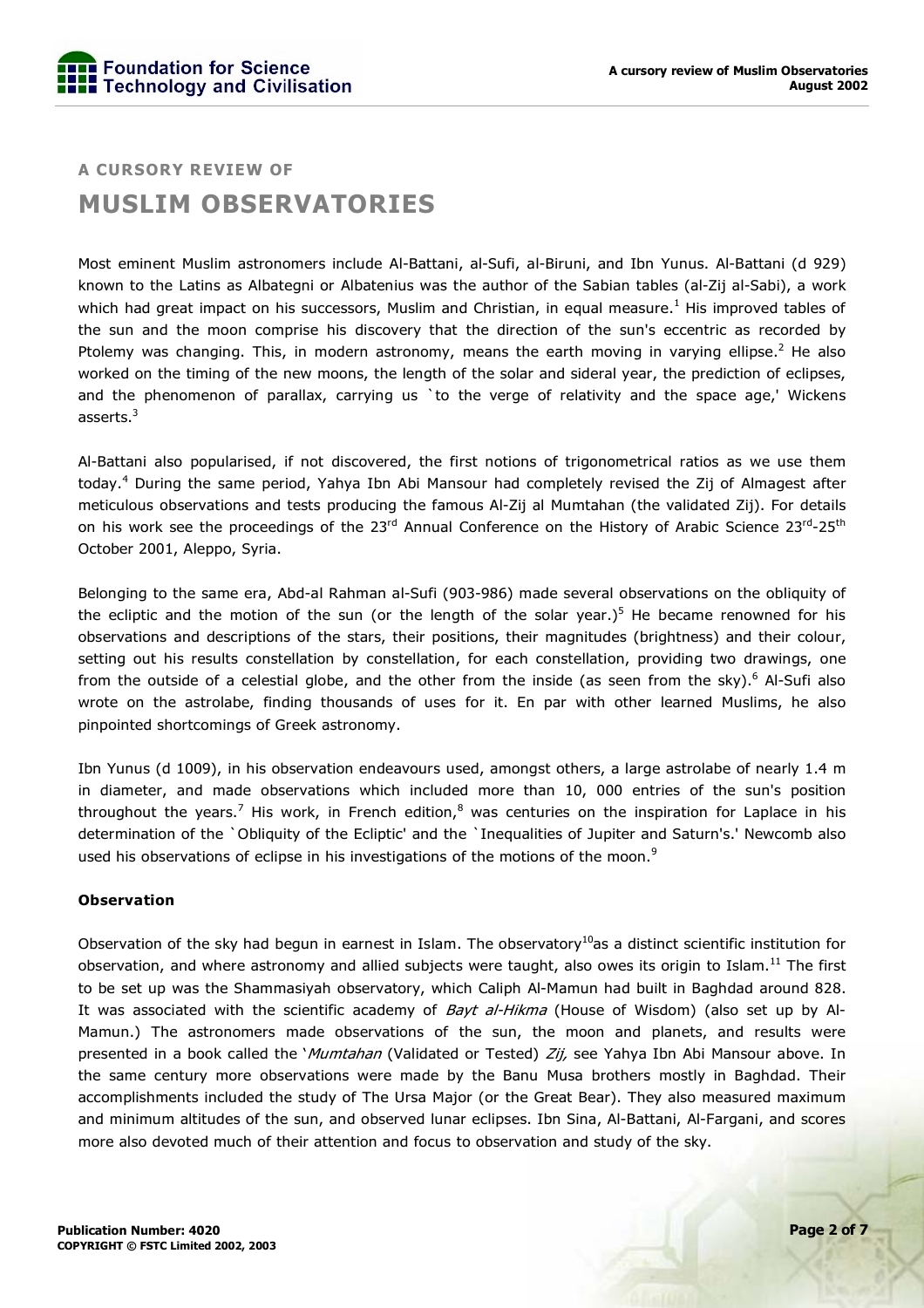

In the eleventh century, the Seljuk Sultan Malik Shah (ruled 1072-1092) built a more advanced observatory, which functioned for almost 20 years. Two centuries later, approximately, was built the Maragha Observatory in Azerbaidjan. It was fitted with a large library (over 400,000 books) and also with instruments capable of greater performance (hence of large size). Maragha was managed by no less than Nasir Al-Din Al-Tusi (d. 1274) and Qutb Al-Din Al-Shirazi. Al-Tusi was the author of the IL-Khani Tables and the catalogue of fixed stars that were to rule for several centuries throughout the world. Maragha also became an institution for research, and an academy for scientific contacts and teaching. It lasted until at least the beginning of the fourteenth century. Today, however, all that remain are the foundations of it.

Further advance in the construction of observatories is observed at Samarqand, in 1424, the work of Uluh Beg. It was a `monumental' building equipped with a huge meridian, made of masonry, symbol of the observatory as a long lasting institution.<sup>12</sup> A trench of about 2 metres wide was dug in a hill, along the line of the meridian, and in it was placed the segment of the arc of the instrument. Built for solar and planetary observations, it was equipped with the finest instruments available, including a 'Fakhri sextant', with a radius of 40.4 metres, which made it the largest astronomical instrument of its type. The main use of the sextant was to determine the basic constants of astronomy, such as the length of the tropical year. Other instruments included an armillary and an astrolabe. Uluh Beg also assembled the best-known mathematicians of his day among whom was al-Khashi, who wrote an elementary encyclopaedia on practical mathematics for astronomers, surveyors, architects, clerks and merchants.<sup>13</sup> Observations were quite advanced for their time, and so the stellar year was found to be 365 days, 6 hours, 10 minutes and 8 seconds, (only 62 seconds more than the present estimation).

The observatory at Samargand remained active until nearly 1500 A.D,<sup>14</sup> but was later reduced to ruins, and apparently disappeared, until the archaeologist V. L. Vyatkin found its remains in 1908. Amongst the remains was a fragment of the gnomon of large size used to determine the height of the sun from the length of the shadow. There were also remains of a building of cylindrical shape with a complex interior plan.<sup>15</sup> It is also known through Abd-al-Razak that one could see a portrayal of the ten celestial spheres with degrees, minutes, seconds and tenths of seconds, the spheres of rotation, the seven moving planets, the fixed stars and the terrestrial sphere, with climate, mountains, seas, deserts etc.<sup>16</sup> Samarqand, in the early decades of the fifteenth century, Krisciunas observes, was `the astronomical capital of the world.' And for such, `it is deserving of further study. $17$ 

#### **Construction and Instrumentation of Observatories**

The last, or some of the last observatories built by Muslims were by Jai Singh, Maharajah of Jaipur, who constructed observatories in Delhi, Jaipur, Ujjain and other Indian cities. The one in Delhi, the Jantar Mantar, was built in 1724 at the request of the Mughal ruler Muhammad Shah. Generally, the instruments found were based on those found at Maragha and Samarquand, although in architectural terms, the Indian observatory represented a major accomplishment as seen from current photographs.

The construction of an advanced observatory, early it was realised, was no mean undertaking; not least on the financial front. It was, hence, only natural such an institution demanded the patronage of kings, princes, or very wealthy people. As a matter of fact, the observatory soon took on the prerogative as a royal institution.<sup>18</sup> Al-Mamun gave the lead; Uluh Beg, centuries later was wholly, and personally involved in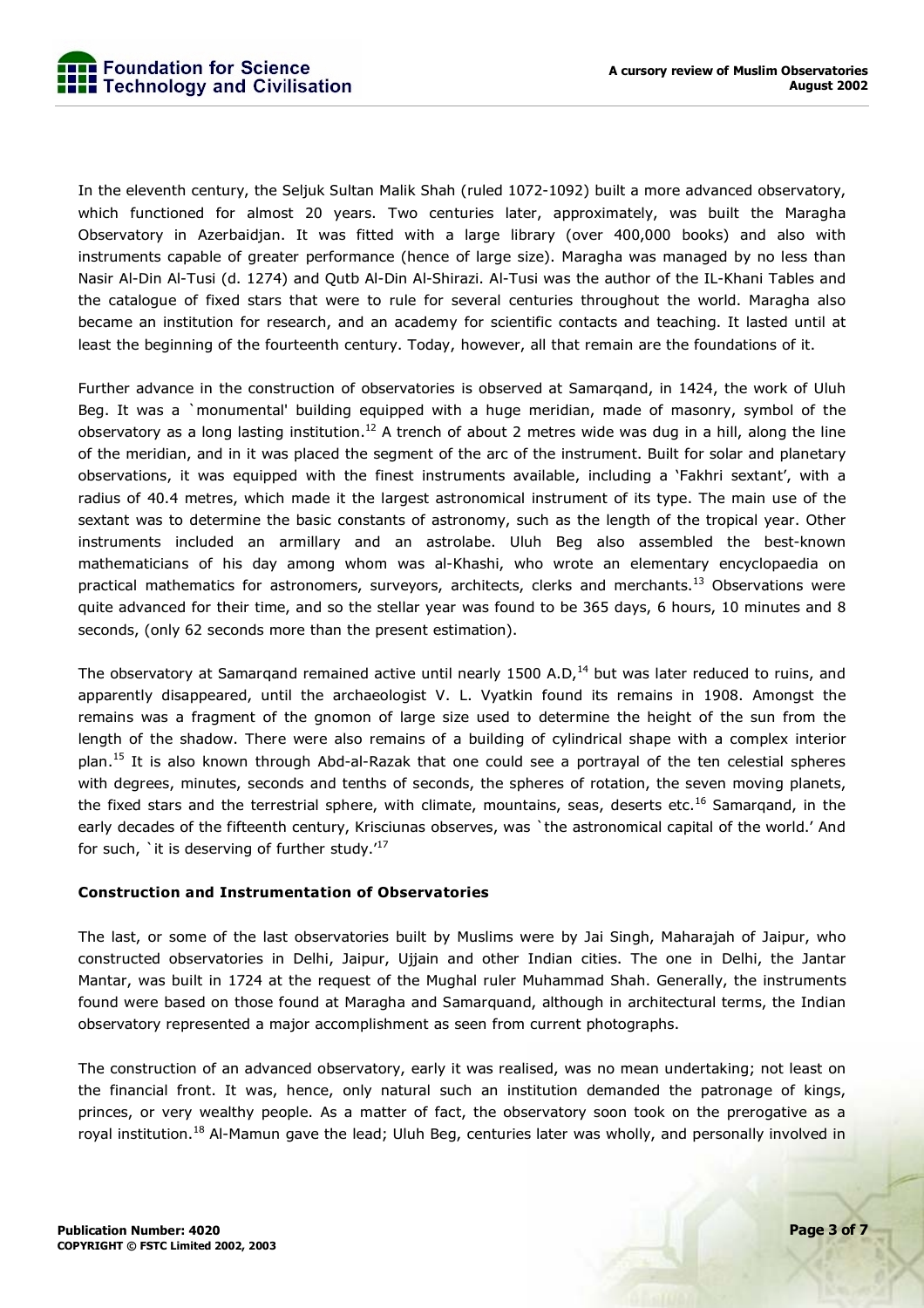

the undertaking (more than in the running of stately affairs). The Buwayyids, another instance, supported the use of advanced, larger and heavier equipment. Other than finance, observatories also required the cooperation of well trained astronomers and engineers, for the success of their operations.<sup>19</sup>

In all cases, however, the instruments gradually became bulkier, the aim being to minimise error as much as possible.<sup>20</sup> Each piece was also devoted for a particular class of observations.<sup>21</sup> At Maragha, the ecliptical consisted of five rings, the largest of which being twelve feet across.<sup>22</sup> Included, too, was a meridian armillary consisting of a graduated bronze ring in the shape of an alidade set upon the meridian to measure solar altitudes in zenith distance; a large stone sundial accurately aligned to the meridian and used only for determining the obliquity of the ecliptic; an equatorial armillary made in the form of a bronze ring set firmly parallel to the plane of the equator; and a parallactic instrument, a type of transit used to measure the zenith distance of a star or the moon at culmination.<sup>23</sup> To gain the required rigidity, instruments were built of masonry when the foundations of the structure could be made secure, as at the Indian observatories.

#### **The impact of Al-Battani on European Astronomy**

Observation in Islamic times reached beyond what much of scholarship gives it credit for. Many aspects of it were pioneering as can be observed from few extracts on the life and works of al-Battani by Carra de Vaux.<sup>24</sup> The merit of al-Battani, the author points out, is to pioneer the use of trigonometry in his operations. Al-Battani is also quoted saying:

`after having lengthily applied myself in the study of this science, I have noticed that the works on the movements of the planets differed consistently with each other, and that many authors made errors in the manner of undertaking their observation, and establishing their rules. I also noticed that with time, the position of the planets changed according to recent and older observations; changes caused by the obliquity of the ecliptic, affecting the calculation of the years and that of eclipses. Continuous focus on these things drove me to perfect and confirm such a science.'

More crucially, al-Battani, once pinpointing and demonstrating operations, by providing mathematical support, summoned others after himself: `to continue observation, and to search,' saying that it was no impossibility that with the passing of time, more was found, just as he himself added upon his predecessors. `Such is the majesty of celestial science, so vast, that none could ever encompass its study by himself.'

Al-Battani also used the widest variety of instruments: astrolabes, tubes, a gnomon divided into twelve parts, a celestial globe with five armillaries, of which, likely, he was the author, parallax rules, a mural quadrant, sundials, vertical as well as horizontal. And, understandably, he opted for the largest instruments; the measures taken by the parallax rules relate to a circle of no less than five meters in diameter; and the quadrant was no less than one meter.

So great was al-Battaniís impact, De Vaux observes, that subsequent observation bore his mantel. Thus, Jewish scientists, Ibn Ezra, Maimonides, Levi Ben Gerson, and others, who through the centuries scattered Islamic learning in all regions of Europe, made al-Battani's calculations the foundations of theirs. Amongst the Christians, Robertus Cestrensis (Retinensis) devised tables of the celestial movements for the meridian of London for the year 1150 after him. Albertus Magnus, Alphonso X, Regiomontanus, Nicolas Cusanus,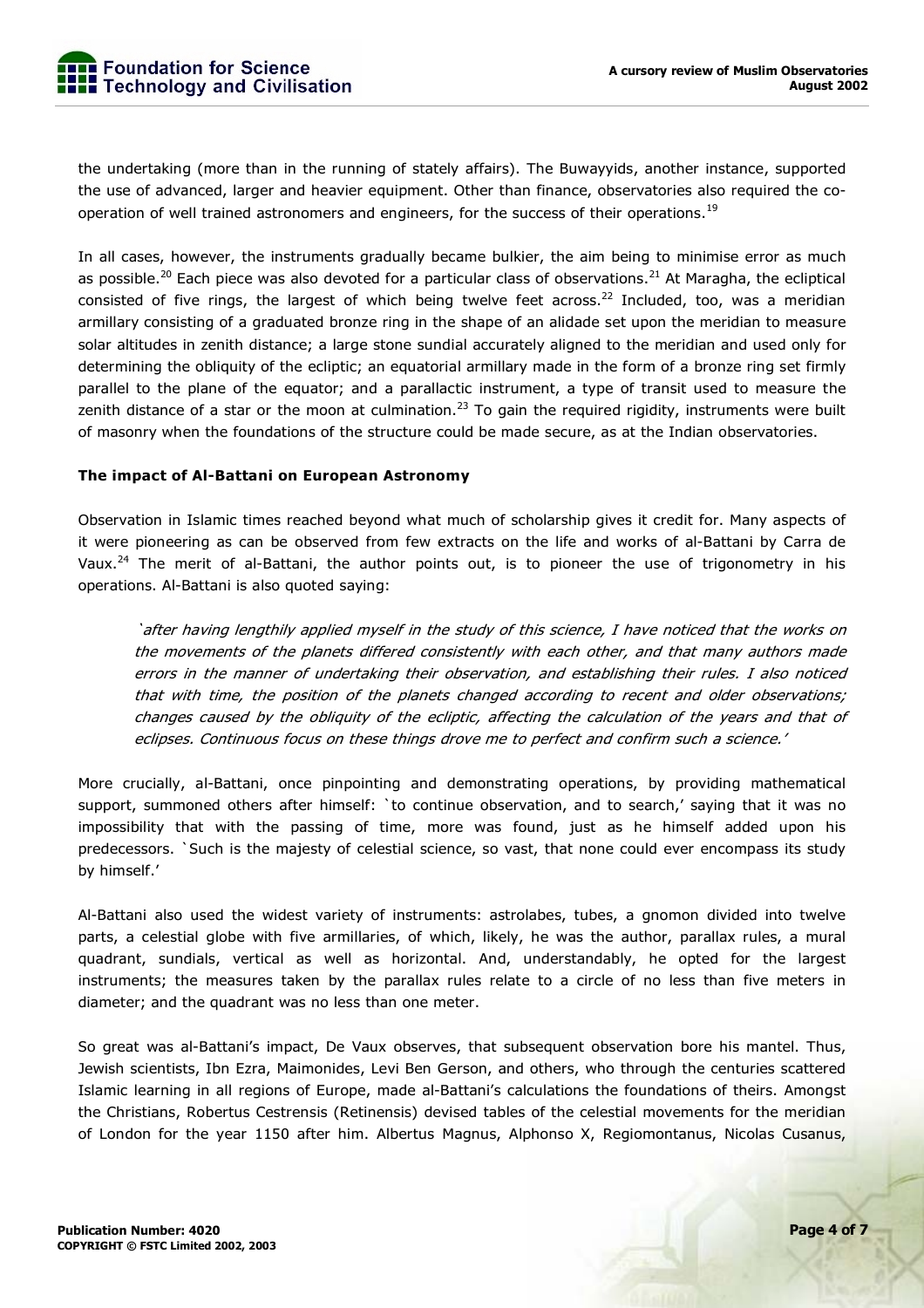

Copernicus, and Tycho Brahe are amongst others, on whom, al-Battani, in one way or another impacted. It was left to Nallino, who most recently edited al-Battani's work in Arabic with a Latin translation.

#### **Krisciunas on Uluh Beg**

On the web, are very few articles devoted to the subject of Muslim observatories. One of such by Kevin Krisciunas is on The Legacy of Uluh Beg, and can be found at: http://www.ukans.edu/~ibetext/texts/paksoy-2/cam6.html

Without going into the detail of such article, but just to add to some points already made, Krisciunas reminds us that Uluh Beg is to be remembered not for his princely role, but for his role as patron of astronomy, an astronomer, and observatory builder. His distinction was that he was one of the first to advocate and build permanently mounted astronomical instruments. The importance of his observatory is further enhanced by the large number of astronomers, between sixty and seventy, involved in observation and seminars. Of crucial importance, too, is that observations were carried on a systematic basis for lengthy periods of time, as from 1420 to 1437. The reason, as Krisciunas makes clear, why observations are not completed in one year but instead require ten or fifteen years, is:

`the situation is such that there are certain conditions suited to the determination of matters pertaining to the planets, and it is necessary to observe them when these conditions obtain. It is necessary, e.g., to have two eclipses in both of which the eclipsed parts are equal and to the same side, and both these eclipses have to take place near the same node. Likewise, another pair of eclipses conforming to other specifications is needed, and still other cases of a similar nature are required. It is necessary to observe Mercury at a time when it is at its maximum morning elongation and once at its maximum evening elongation, with the addition of certain other conditions, and a similar situation exists for the other planets.'

`Now, all these circumstances do not obtain within a single year, so that observations cannot be made in one year. It is necessary to wait until the required circumstances obtain and then if there is cloud at the awaited time, the opportunity will be lost and gone for another year or two until the like of it occurs once more. In this manner there is need for ten or fifteen years. One might add that because it takes Saturn 29 years to return to the same position amongst the stars (that being its period of revolution about the Sun), a period of 29 years might have been the projected length of the Samarkand programme of observations.'

In his article, Krisciunas, although recognising the crucial role of Islamic observation, still finds sources of disagreement with the notion that the Samarqand observatory exerted decisive influence on Europe. That, of course, is exactly the matter which plagues most minds of Western scholarship, refusing to acknowledge the Eastern impact (not just Islamic, but also Indian, and above all Chinese) on their civilisation. Krisciunas is not just one of the most fair minded, but also one of the most able scholars in the field. And his point of view has to be addressed on equal academic reasoning.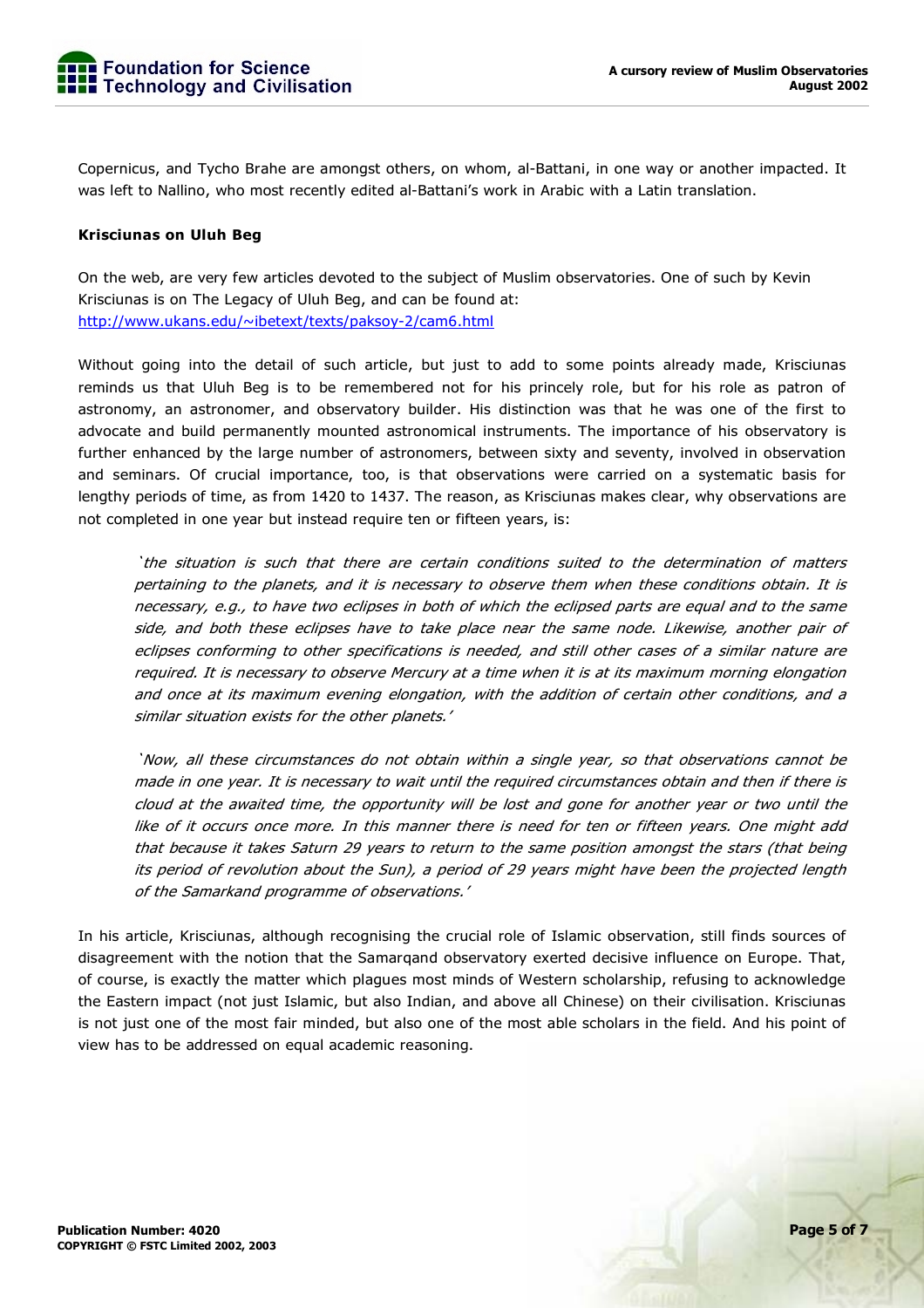

#### **Final Remarks**

It was under Islam that modern astronomy took shape. The Muslims gave names (still with us) to stars and constellations. They also devised maps and astronomical tables that were used in both Europe and the Far East in subsequent centuries. Early in the ninth century, on the orders of Caliph Al-Mamun (813-833), Muslim astronomers had also measured the earth's circumference at 40, 253.4 kms, (the exact figures being 40, 068.0 km through the equator, and 40, 000.6 km through the poles.)<sup>25</sup> That was six hundred years before in Europe it was admitted the planet was not flat.26

#### **Endnotes:**

1<br><sup>1</sup> Regis Morelon: Eastern Arabic Astronomy, in *Encyclopaedia of the History of Arabic Science*, edited by Roshdi Rashed, Routledge, London, 1996, pp 20-57 at pp. 46-7.

<sup>3</sup> G.M Wickens: The Middle East as a world Centre of science and medicine, in *Introduction to Islamic* Civilisation, edited by R.M. Savory, Cambridge University Press, pp 111-118, pp 117-8.

<sup>4</sup> P.K. Hitti: *History of the Arabs*, tenth edition, Mac Millan St Martin's Press, 1970, at p. 572.

<sup>5</sup> R. Morelon: Eastern Arabic, op cit, p. 50.

<sup>6</sup> C. Ronan: The Arabian Science, in *The Cambridge Illustrated History of the World's Science*; Cambridge University Press, 1983, pp 201-244 at p. 213.

 $<sup>7</sup>$  Ibid, p. 214.</sup>

<sup>8</sup> Edition Caussin De Perceval, Paris, 1804.

<sup>9</sup> S. M. Ziauddin Alavi: *Arab Geography in the ninth and tenth centuries*, Published by the Department of Geography, Aligrah Muslim University, Aligrah 1965, p. 36.

 $10$  For the most comprehensive study on Muslim observatories, see: Aydin Sayili: The Observatory in Islam, Turkish Historical Society, Ankara, 1960.

<sup>11</sup> L.A. Sedillot: Prolegomenes des tables Astronomiques d'Ouloug -Beg, texte, Chrestomathie Persane, vol 1, 1847, p. CVII.

 $12$  A. Sayili: The Observatory, op cit, p. 271.

 $13$  C.A. Ronan, op cit. p 223.

<sup>14</sup> Sedillot, 1853, in R. Morelon, General Survey of Arabic Astronomy, in Encyclopaedia, op cit, vol 1, pp 1-19; p 14.

<sup>15</sup> Francoise Micheau: The Scientific Institutions in the Medieval Near East, in Encyclopaedia, op cit, vol 3, pp. 985-1007. at pp. 1003-4.

 $16$  Ibid.

<sup>17</sup> Kevin Krisciunas: The Legacy of Uluh Beg; at http://www.ukans.edu/~ibetext/texts/paksoy-2/cam6.html

 $18$  A. Sayili: The Observatory in Islam; op cit, p. 121.

19 Ibid, P. 329.

<sup>&</sup>lt;sup>2</sup> C. Singer: *A short History of scientific ideas to 1900*; Oxford University Press, 1959; p. 151